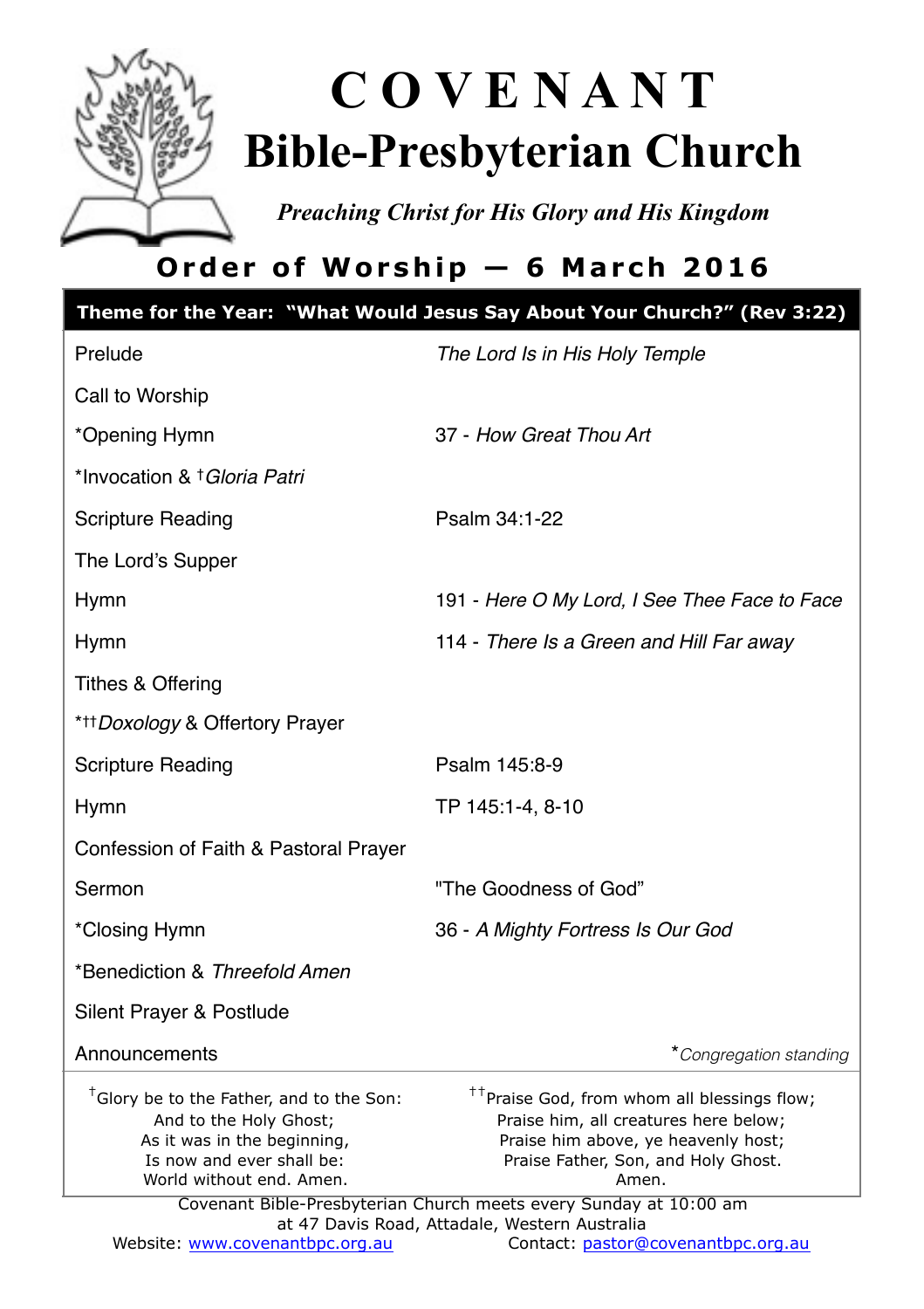# **The Puritan View of Holiness (Part I)**

The Puritans wrote a great deal about how to live a sanctified life. Little of what they preached and wrote contains anything unique or strange, measured by their doctrinal heritage.

What is special about the Puritan view of holiness is its fullness and balance, rather than its distinctive shape.

The Puritan classic definition of sanctification is well known; we find it in The Westminster Shorter Catechism, questions 35 and 36:

"What is Sanctification? Sanctification is the work of God's free grace, whereby we are renewed in the whole man after the image of God and are enabled more and more to die unto sin and live unto righteousness.

"What are the benefits which in this life do accompany or flow from justification, adoption and sanctification? The benefits which in this life do accompany or flow from iustification, adoption and sanctification are assurance of God's love, peace of conscience, joy in the Holy Ghost, increase of grace, and perseverance therein to the end."

From these two questions it is obvious that sanctification in the Puritan mind encompasses all Christian living—the entire process of being conformed to the image of Jesus Christ. It is a process which begins at the moment of the new birth, and presses on throughout the entire life of the believer until his last breath.

The Puritans wanted to see people growing up into strong assurance of God's love, great peace of conscience, and authentic joy in the Holy Spirit. They said that the way to receive these blessings is through Spiritworked sanctification. They advised their people: If you don't seek sanctification, you not only dishonor God, but you also impoverish your own spiritual life.

What did they actually mean by sanctification? Here are four elements in the Puritan view.

### Universal and Moral Renewal

First, sanctification for the Puritans is a divine work of renewal, involving a radical change of character. It springs from a regenerated heart, which is something deeper than any psychoanalyst or counselor could ever reach.

God works in the heart, and out of the change of heart comes a new character.

This work of renewal is (using Puritan language) universal. This means that it touches and affects every area of the person's entire life. Paul tells us in 1 Timothy 4:4-5 that everything is to be sanctified—every sphere of life.

Holiness is an inward thing that must fill our heart, our core being, and it is an outward thing that must spill over into every detail of our lives.

1 Thessalonians 5:23 says, "And the very God of peace sanctify you wholly; and I pray God your whole spirit and soul and body be preserved blameless unto the coming of our Lord Jesus Christ." Many Puritans preached on that text. Sanctification is to be universal.

But sanctification is also moral, said the Puritans. By this they meant that it would produce moral fruits, the very fruits we read of in Galatians 5 love, joy, peace, longsuffering, gentleness, goodness, faith, meekness, and temperance. Had you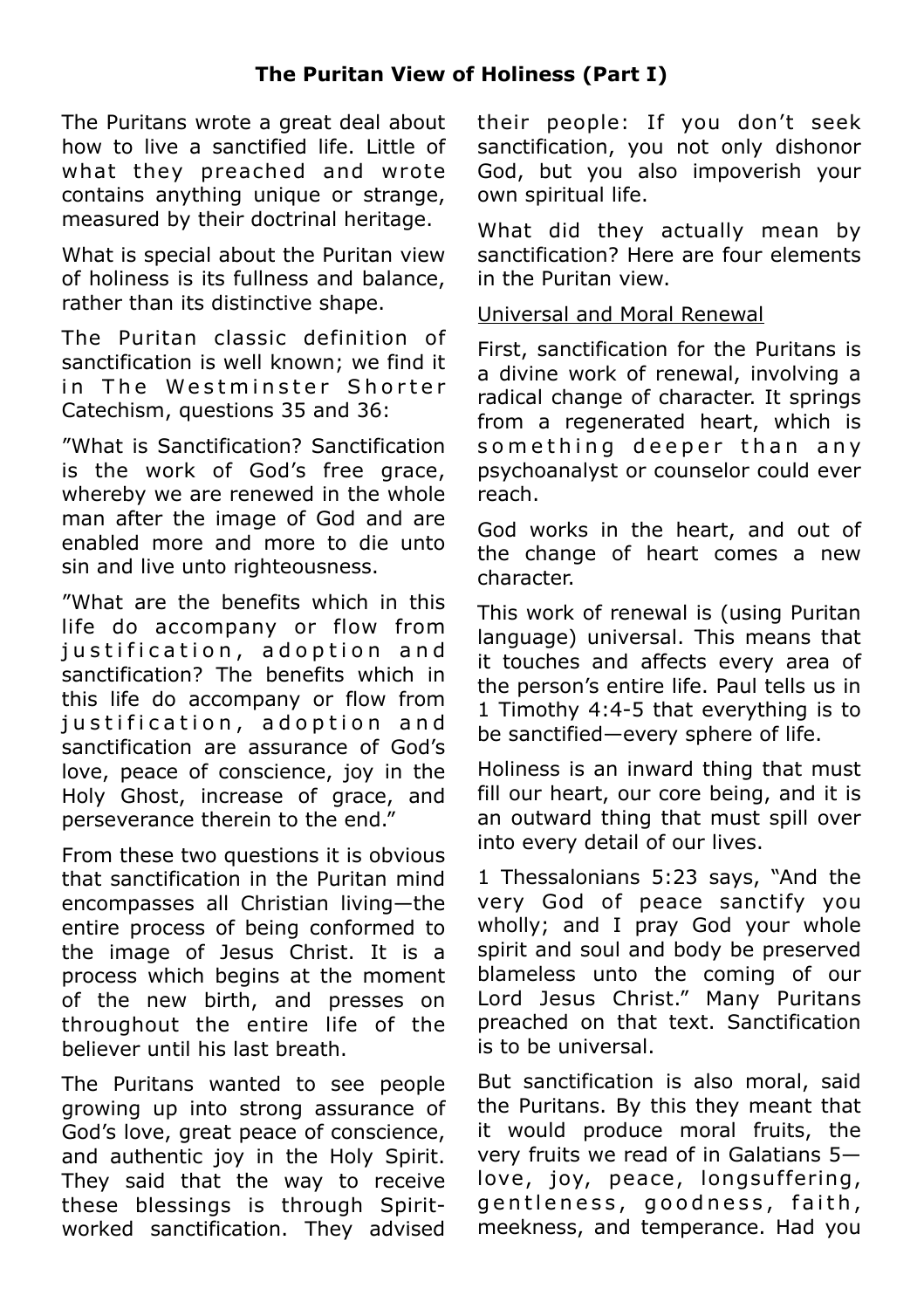asked a Puritan—what really do these fruits mean when you combine them all together?—he would have said that they represent the moral profile of the Lord Jesus Christ Himself.

That is what the Spirit is doing in sanctification. He is patterning the believer after the profile of Christ. He is reproducing Christ's qualities in the lives of His own people.

God's people are those in whom the "Christ nature" (the sum total of all that His human life was) finds new, albeit imperfect, expression. That is the Puritan concept of sanctification.

## True Repentance

Second, sanctification for the Puritans consists of repentance and righteousness—the two-sided activity of turning from sin to obedience. Repentance, said the Puritans, is turning from sin, and it is a lifelong activity.

We must repent every day of our lives, and as we do so, we must also turn to righteousness.

Repentance, they said, is a work of faith. Without the Holy Spirit there is no repentance. The Puritan concept of repentance goes much deeper than mere remorse, or than saying, "I am sorry." The Puritan idea of repentance certainly starts with remorse, but it goes deeper into an essential change of life. Repentance is an actual turning. It is a hating the things I loved before, and a loving the things I hated before.

Repentance involves mortification, said the Puritans, and vivification. By mortification they meant putting the sword through sin; killing sin; putting sin to death, as the apostle says in Romans 6. By vivification they meant coming alive to righteousness, and giving ourselves more and more to practice and exhibit the fruit of the Spirit.

*This article was adapted from an address given by Dr Joel Beeke at the Metropolitan Tabernacle School of Theology in 1998, and printed in Sword & Trowel. Part II next week.*

 $0.0.0.0.0$ 

#### **Westminster Larger Catechism**

Q. 48. How did Christ humble himself in his life?

A. Christ humbled himself in his life, by subjecting himself to the law, which he perfectly fulfilled; and by conflicting with the indignities of the world, temptations of Satan, and infirmities in his flesh, whether common to the nature of man, or particularly accompanying that his low condition.

Q. 49. How did Christ humble himself in his death?

A. Christ humbled himself in his death, in that having been betrayed by Judas, forsaken by his disciples, scorned and rejected by the world, condemned by Pilate, and tormented by his persecutors; having also conflicted with the terrors of death, and the powers of darkness, felt and borne the weight of God's wrath, he laid down his life an offering for sin, enduring the painful, shameful, and cursed death of the cross.

Q. 50. Wherein consisted Christ's humiliation after his death?

A. Christ's humiliation after his death consisted in his being buried, and continuing in the state of the dead, and under the power of death till the third day; which hath been otherwise expressed in these words, He descended into hell.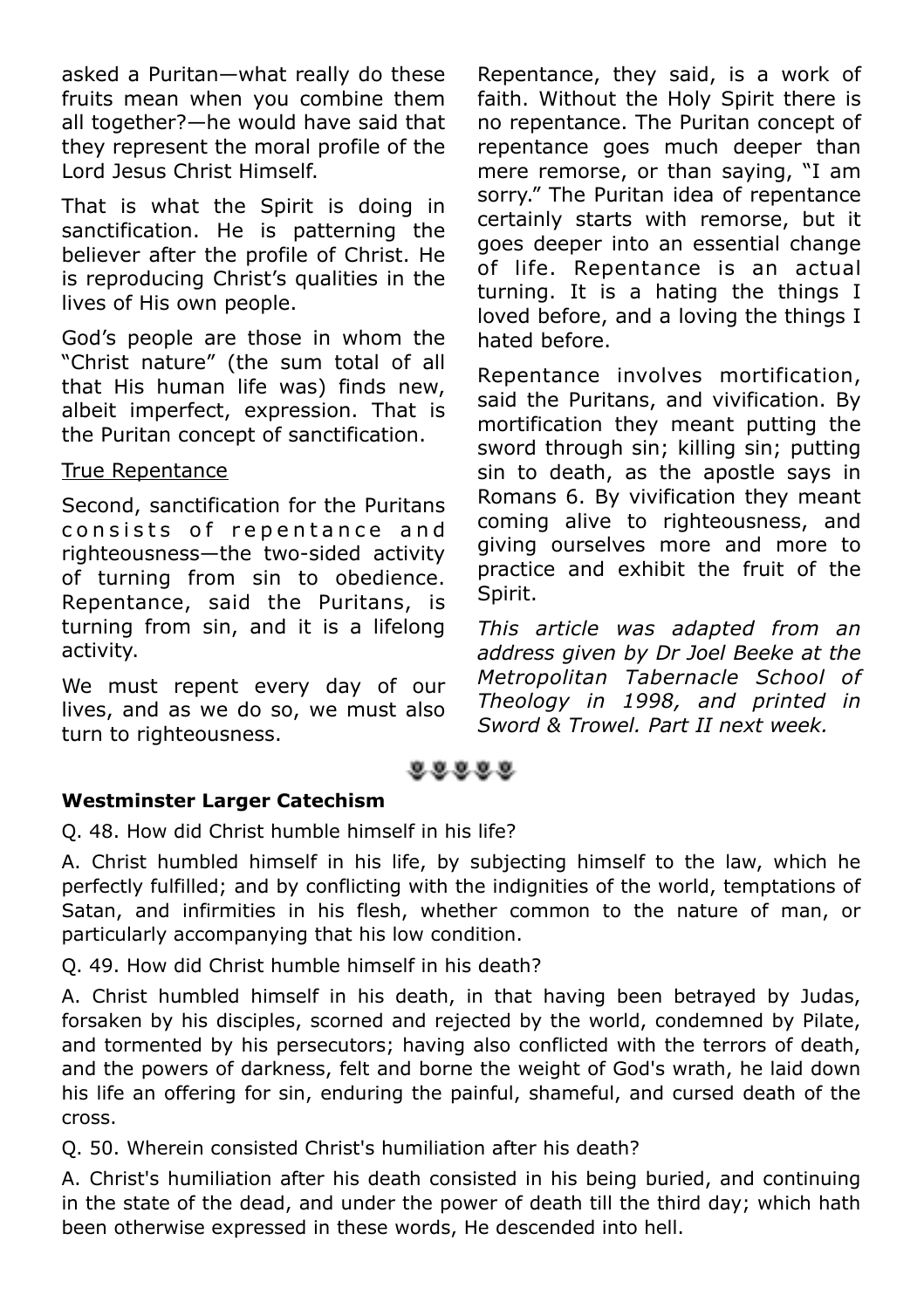# **Worship Service Roster**

| Service                  | This Week (6.3.16)                                                | Next Week (13.3.16)                                 |  |
|--------------------------|-------------------------------------------------------------------|-----------------------------------------------------|--|
| Speaker                  | Glen Lock                                                         | Mark Chen                                           |  |
| Worship Leader           | Jimmy Orchard                                                     | Chris Budiman                                       |  |
| Pianist                  | Jabez Huang                                                       | Ian Tay                                             |  |
| Welcomers                | Jansen Ng & Eva Chiu                                              | Kim & Jesslyn Leow                                  |  |
| <b>Offering Stewards</b> | Ian Read*, Paul Butler*,<br>Steven Lim, Ken Chong                 | Yen Fye Yap*, Kim Leow*,<br>Jansen Ng, Rex Sriharan |  |
| Usher                    | Josephine Austin, Merilyn Woo                                     | Joyce Ng, August Ng                                 |  |
| Kitchen Duties           | Florence Orchard*, Jackie Hong,<br>Ken Hong, Rosemary Fitzpatrick | Helen Wong*, Putri Harapan,<br>Aliza Chiu           |  |
| <b>Prayer Meeting</b>    | 11 March 2016                                                     | 18 March 2016                                       |  |
| Facilitator              | Mark Chen                                                         | Mark Chen                                           |  |
| Chairperson              | Johnson Lim                                                       | Jimmy Orchard                                       |  |
| <b>Pianist</b>           | Nancy Lim                                                         | Valerie Ong                                         |  |

#### **Announcements**

- 1. A warm welcome to all worshipers. May God richly bless you. Please stay behind after the service for fellowship and tea.
- 2. We are celebrating the Lord's Supper today. First time visitors wishing to partake the Lord's Supper should see an elder before the service.
- 3. Next week's message: "The Anatomy of Repentance II" (Jonah 3:5-8).
- 4. Next week's Junior Worship message "A Desperate Woman" (Mark 5:21-34). Speaker - Terence Lee.
- 5. Membership Covenant on 27 March 2016. Those wishing to be baptized, transfer their membership, or reaffirm their faith, please approach an elder.
- 6. Catechism Class (14 lessons) for baptism, transfer of membership, and reaffirmation to start Sunday 27 March 2016 at 9:00 am.
- 7. Covenant Bible Institute classes with Ligonier Ministries starts this Friday at 7:45 pm.
- 8. Men's Bible Study on Saturday 12 March 2016 at the residence of Micah Chiang. For more information, please contact David Ong at 0414 194 325.

| <b>Appointments for the Week</b> |            |                           | Last Lord's Day Tithes & Offering, &                                                                                                                                                            |
|----------------------------------|------------|---------------------------|-------------------------------------------------------------------------------------------------------------------------------------------------------------------------------------------------|
|                                  |            | WED 10:00 am Craft Group  | <b>Attendance</b>                                                                                                                                                                               |
| FRI                              | 7:45 pm    | CBI, Prayer Meeting, & JF | General Fund - \$3,136.00 (#539 - \$70.00).                                                                                                                                                     |
| <b>SAT</b>                       |            | 7:30 pm Men's Bible Study | Missions Fund - \$450.00 (#335 - \$100.00).<br>Building Fund - \$2,205.00 (#342 - \$2,000.00).<br>#343 - \$100.00, #344 - \$105.00). Total Tithes<br>& Offering - \$5,791.65. Attendance - 157. |
| SUN                              | $9:00$ am  | Sunday School             |                                                                                                                                                                                                 |
|                                  | $10:00$ am | Worship                   |                                                                                                                                                                                                 |
| <b>Ruilding Fund to Date</b>     |            |                           |                                                                                                                                                                                                 |

#### **Building Fund to Date**

Available Building Fund \$66,905.60.60 Building Fund Account: Outstanding Pledges \$18,439.00 Last Week's Collection \$2,205.00 Covenant Bible-Presbyterian Church *Outstanding Loan - \$430,000.00* BSB: 036-031 Acct: 316969 *Amount Still Needed \$342,450.40* SWIFT: WPACAU2S

Total \$87,549.60 (Westpac Bank, Applecross)

Elders: *Mark Chen (Pastor)* 6114 4242, 0415 932 373. *Jimmy Orchard* 0413 274 407. Deacons: *Ken Chong* 0402 553 313. *LH Chua* 0435 601 373. *Terence Lee* 0418 845 617. *Johnson Lim* 0402 145 682. *Jacob Woo* 0421 212 206.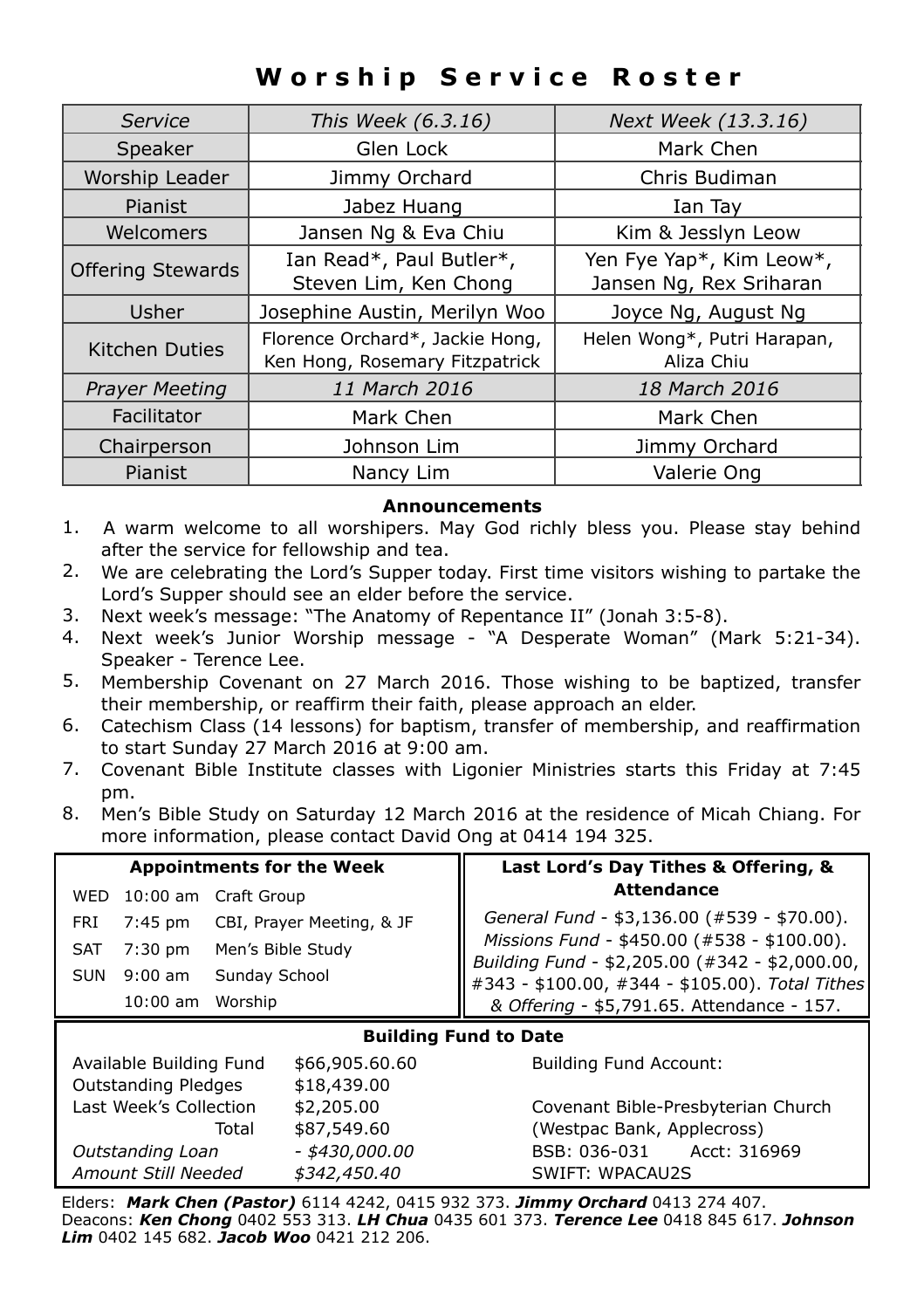# The Goodness of God Psalm 145:8-9

# **Introduction**

I begin with the question. "Do all things really work together for good?" A seemingly healthy 12-year-old girl develops severe migraine headaches. On the Friday she is taken to the hospital; on Saturday she dies. Her father calls her "the sunshine of my life."

Dr. Ologunde, a promising young Nigerian surgeon who died suddenly from Sickle cell anaemia. He was a role model, a husband-to-be, a source of pride to his family and hope to a town—GONE.

Why? Why? Why do these things happen? And why do they happen to good people, decent people, Christian people?

My theme this morning is found in Psalm 145: verses 8–9.

"The Goodness of God". "There are three foundational truths that have weathered the storms of life, that I have found to be unshakable—and all of them surround the Goodness of God. He is good!"

If you want to be an over-comer in any area of life, you must have this foundational truth in place. **God is good all the time**. Everything else hinges on this one truth!

# 1. Providence Defined

The goodness of God is linked to the Providence of God. It refers to "God's gracious oversight of the universe."

Here are five statements that unfold the meaning of God's Providence in more detail.

> He upholds all things; He governs all events; He directs everything to its appointed end; He does this all the time and in every circumstance; He does it always for his own glory.

We're not supposed to understand all this. We're simply supposed to believe it.

Because of God's Providence we can keep believing in God even in the face of many unanswered questions. Providence forces us to make a choice by faith.

The Doctrine of God's Providence teaches us several important truths :

First, God cares about the tiniest details of life.

Second, he uses everything and wastes nothing.

Third, God's ultimate purpose is to shape his children into the image of Jesus Christ (Romans 8:29)

2. Providence Illustrated